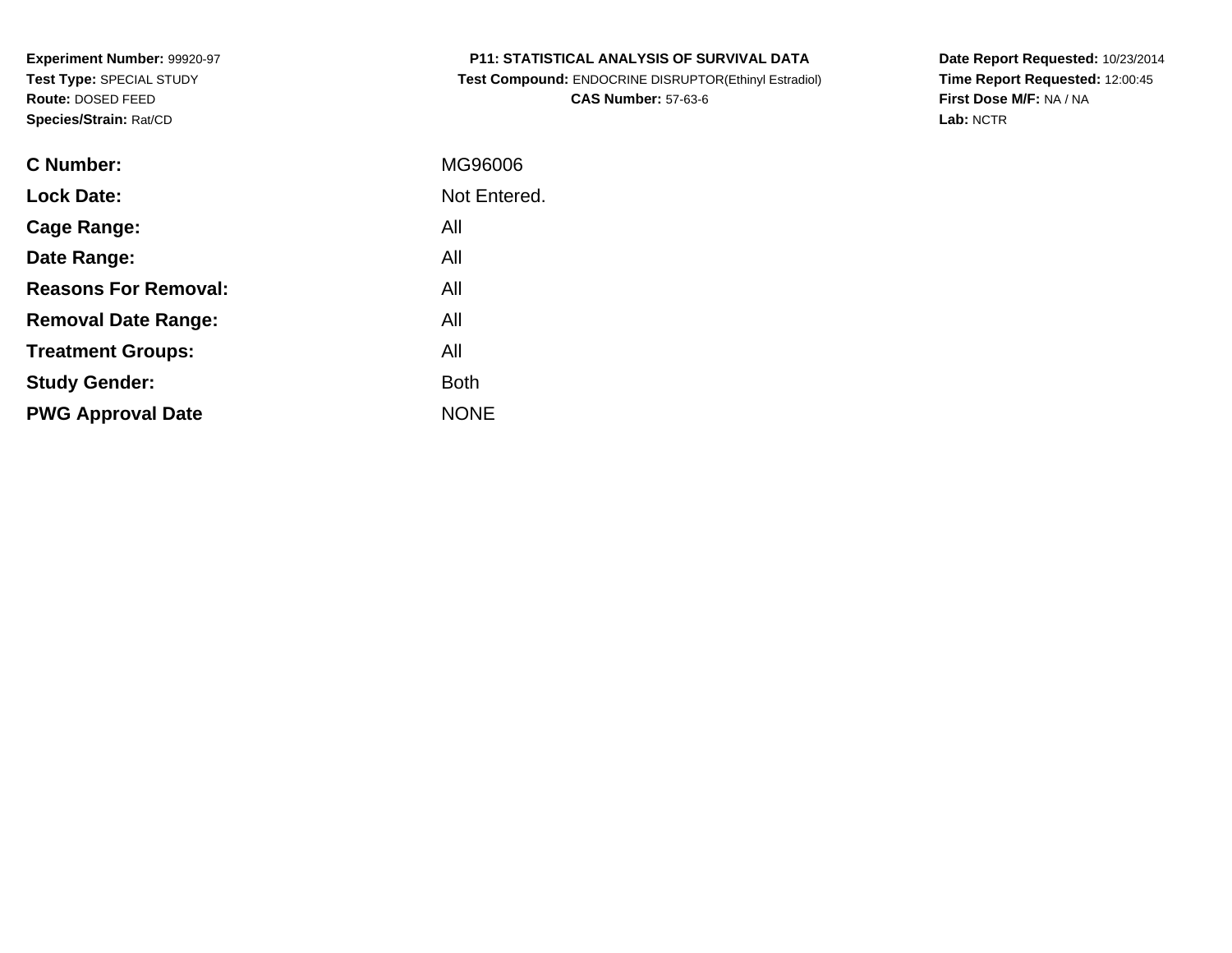# **P11: STATISTICAL ANALYSIS OF SURVIVAL DATA**

 **Test Compound:** ENDOCRINE DISRUPTOR(Ethinyl Estradiol)**CAS Number:** 57-63-6

**Date Report Requested:** 10/23/2014**Time Report Requested:** 12:00:45**First Dose M/F:** NA / NA**Lab:** NCTR

#### **Male RAT FIRST TERMINAL SACRIFICE AT 160 DAYSINDIVIDUAL SURVIVAL TIMES (DAYS)**

|                               |                     | INDIVIDUAL SURVIVAL TIMES (DAYS) |                    |  |
|-------------------------------|---------------------|----------------------------------|--------------------|--|
| <b>CONTROL</b><br>$DOSE = F2$ |                     |                                  |                    |  |
| <b>TOTAL 25</b>               | UNCENSORED DEATHS 0 | CENSORED DEATHS 0                | <b>TERMINAL 25</b> |  |
| UNCENSORED DEATH DAYS         |                     |                                  |                    |  |
| none                          |                     |                                  |                    |  |
| <b>CENSORED DEATH DAYS</b>    |                     |                                  |                    |  |
| none                          |                     |                                  |                    |  |
| <b>2.0 PPB</b><br>$DOSE = F2$ |                     |                                  |                    |  |
| <b>TOTAL 25</b>               | UNCENSORED DEATHS 0 | CENSORED DEATHS 0                | <b>TERMINAL 25</b> |  |
| UNCENSORED DEATH DAYS         |                     |                                  |                    |  |
| none                          |                     |                                  |                    |  |
| <b>CENSORED DEATH DAYS</b>    |                     |                                  |                    |  |
| none                          |                     |                                  |                    |  |
| $DOSE = F2$<br><b>10 PPB</b>  |                     |                                  |                    |  |
| <b>TOTAL 25</b>               | UNCENSORED DEATHS 0 | CENSORED DEATHS 0                | <b>TERMINAL 25</b> |  |
| <b>UNCENSORED DEATH DAYS</b>  |                     |                                  |                    |  |
| none                          |                     |                                  |                    |  |
| <b>CENSORED DEATH DAYS</b>    |                     |                                  |                    |  |
| none                          |                     |                                  |                    |  |
| $DOSE = F2$<br><b>50 PPB</b>  |                     |                                  |                    |  |
| TOTAL 25                      | UNCENSORED DEATHS 0 | <b>CENSORED DEATHS 0</b>         | <b>TERMINAL 25</b> |  |
| <b>UNCENSORED DEATH DAYS</b>  |                     |                                  |                    |  |
| none                          |                     |                                  |                    |  |
| <b>CENSORED DEATH DAYS</b>    |                     |                                  |                    |  |
| none                          |                     |                                  |                    |  |

(A) FIRST TERMINAL SACRIFICE

(B) THE FIRST ENTRY IS THE TREND TEST (TARONE, 1975) RESULT. SUBSEQUENT ENTRIES ARE THE RESULTS OF PAIRWISE TESTS (COX, 1972). NEGATIVE TRENDS ARE INDICATED BY "N".

(C) MEAN OF ALL UNCENSORED DEATHS PRIOR TO TERMINAL SACRIFICE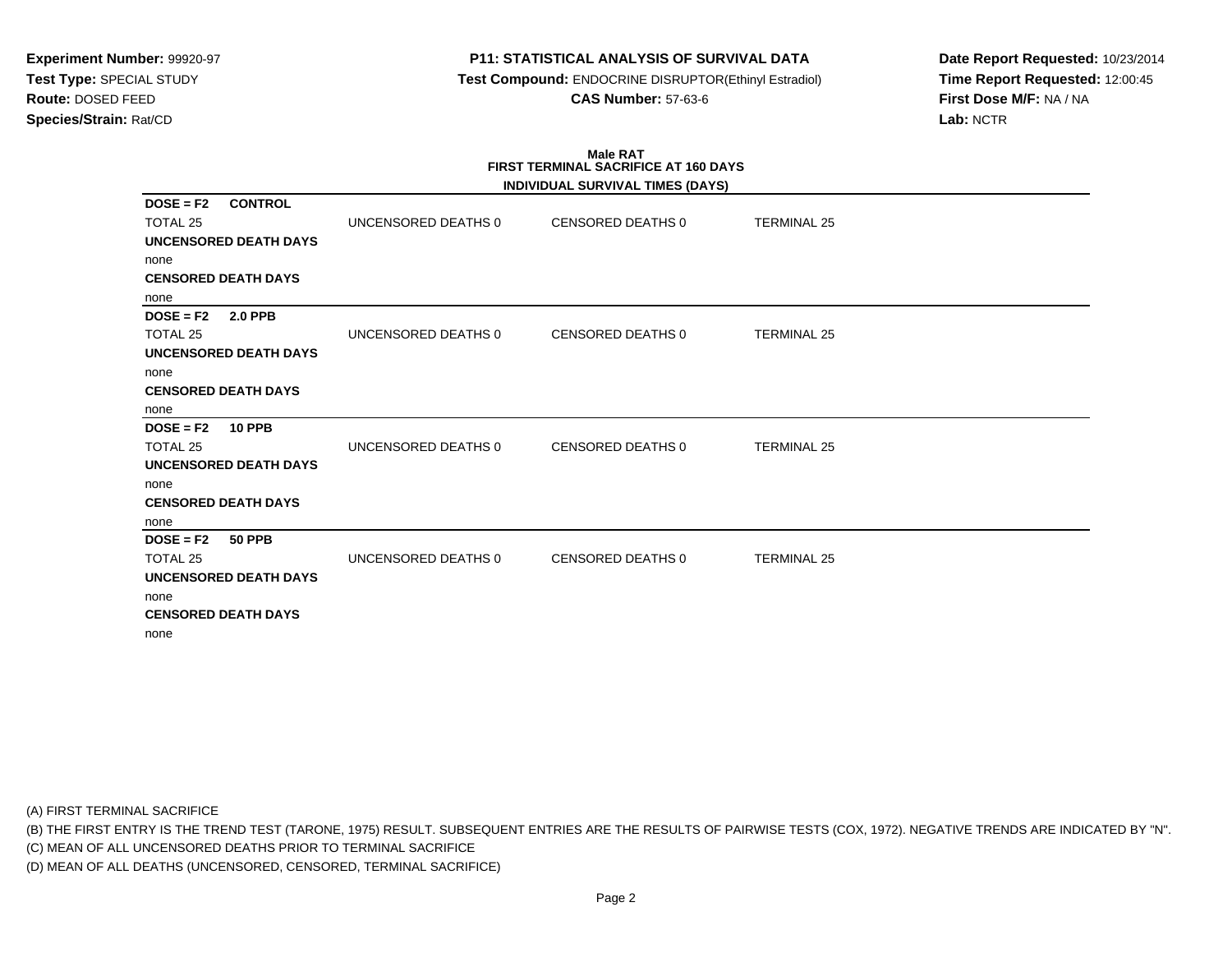### **P11: STATISTICAL ANALYSIS OF SURVIVAL DATA**

**Test Compound:** ENDOCRINE DISRUPTOR(Ethinyl Estradiol)

**CAS Number:** 57-63-6

**Date Report Requested:** 10/23/2014**Time Report Requested:** 12:00:45**First Dose M/F:** NA / NA**Lab:** NCTR

#### **Male RATFIRST TERMINAL SACRIFICE AT 160 DAYS**

#### **KAPLAN-MEIER SURVIVAL PROBABILITY ESTIMATES (%)**

| <b>DOSE</b><br>TIME (DAYS) |                |       |       |       |       |       |       |       |       |       |        |
|----------------------------|----------------|-------|-------|-------|-------|-------|-------|-------|-------|-------|--------|
|                            |                | 16    | -32   | 48    | 64    | 80    | 96    | 112   | 128   | 144   | 160(A) |
| F2                         | <b>CONTROL</b> | 100.0 | 100.0 | 100.0 | 100.0 | 100.0 | 100.0 | 100.0 | 100.0 | 100.0 | 100.0  |
| F2                         | <b>2.0 PPB</b> | 100.0 | 100.0 | 100.0 | 100.0 | 100.0 | 100.0 | 100.0 | 100.0 | 100.0 | 100.0  |
| F2                         | <b>10 PPB</b>  | 100.0 | 100.0 | 100.0 | 100.0 | 100.0 | 100.0 | 100.0 | 100.0 | 100.0 | 100.0  |
| F2                         | <b>50 PPB</b>  | 100.0 | 100.0 | 100.0 | 100.0 | 100.0 | 100.0 | 100.0 | 100.0 | 100.0 | 100.0  |

(A) FIRST TERMINAL SACRIFICE

(B) THE FIRST ENTRY IS THE TREND TEST (TARONE, 1975) RESULT. SUBSEQUENT ENTRIES ARE THE RESULTS OF PAIRWISE TESTS (COX, 1972). NEGATIVE TRENDS ARE INDICATED BY "N".

(C) MEAN OF ALL UNCENSORED DEATHS PRIOR TO TERMINAL SACRIFICE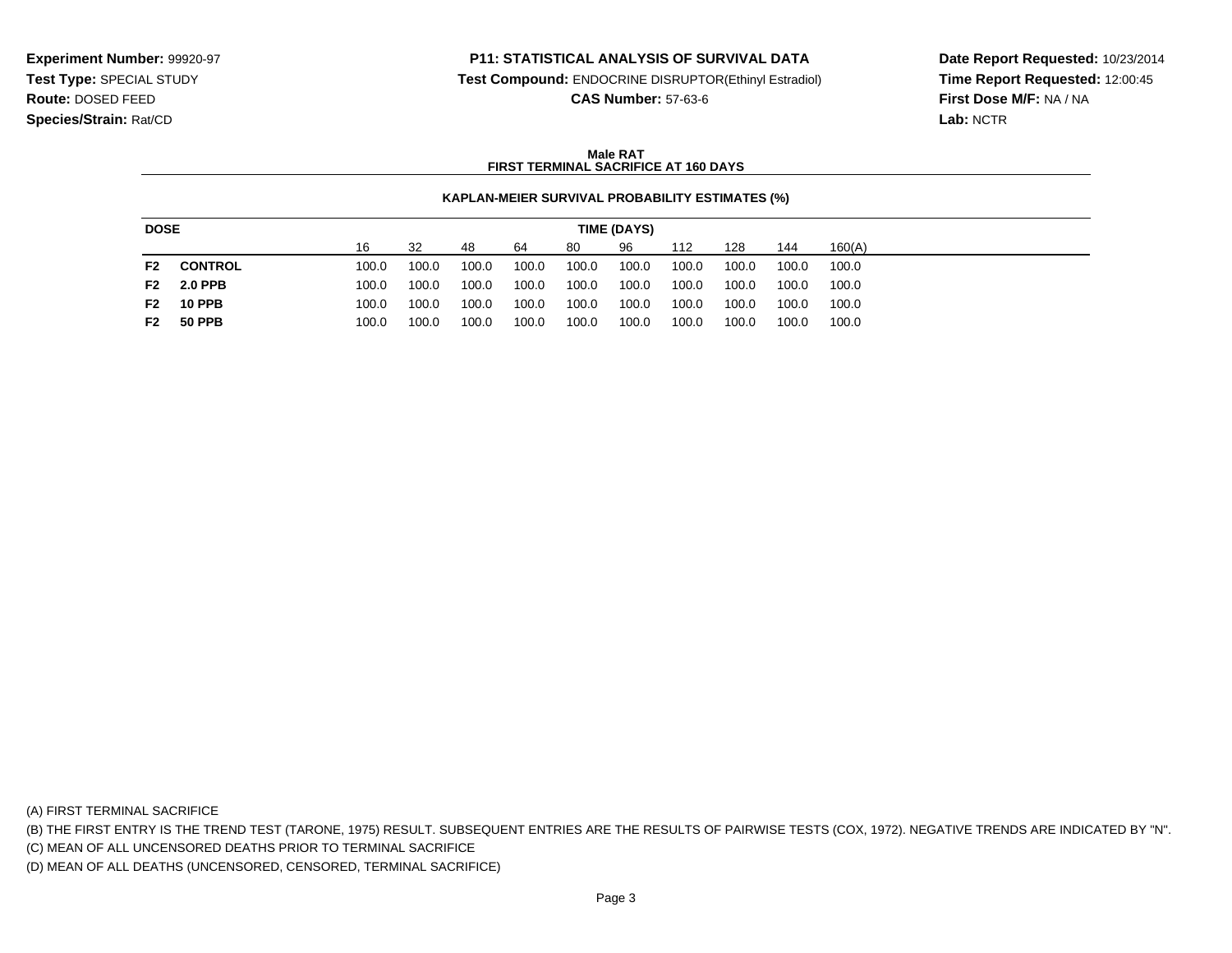# **P11: STATISTICAL ANALYSIS OF SURVIVAL DATA**

**Test Compound:** ENDOCRINE DISRUPTOR(Ethinyl Estradiol)

**CAS Number:** 57-63-6

**Date Report Requested:** 10/23/2014**Time Report Requested:** 12:00:45**First Dose M/F:** NA / NA**Lab:** NCTR

#### **Male RATFIRST TERMINAL SACRIFICE AT 160 DAYS**

# **SURVIVAL SUMMARY STATISTICS**

| <b>DOSE</b>                           | <b>CONTROL</b><br>F2 | <b>2.0 PPB</b><br>F2 | <b>10 PPB</b><br>F2 | F2<br><b>50 PPB</b> |  |
|---------------------------------------|----------------------|----------------------|---------------------|---------------------|--|
| SURVIVAL AT END OF STUDY              | 100.0%               | 100.0%               | 100.0%              | 100.0%              |  |
| (KAPLAN-MEIER)                        |                      |                      |                     |                     |  |
| <b>SIGNIFICANCE (B)</b>               | -----                | $\cdots$             | -----               | ------              |  |
| (LIFE TABLE)                          |                      |                      |                     |                     |  |
| <b>MEAN DAY OF NATURAL DEATHS (C)</b> |                      |                      |                     |                     |  |
| (STANDARD ERROR)                      | (.)                  |                      | (.)                 | (.)                 |  |
| <b>MEAN LIFE SPAN (D)</b>             | 160.0                | 160.0                | 160.0               | 160.0               |  |
| (STANDARD ERROR)                      | (0.0)                | (0.0)                | (0.0)               | (0.0)               |  |

(A) FIRST TERMINAL SACRIFICE

(B) THE FIRST ENTRY IS THE TREND TEST (TARONE, 1975) RESULT. SUBSEQUENT ENTRIES ARE THE RESULTS OF PAIRWISE TESTS (COX, 1972). NEGATIVE TRENDS ARE INDICATED BY "N".

(C) MEAN OF ALL UNCENSORED DEATHS PRIOR TO TERMINAL SACRIFICE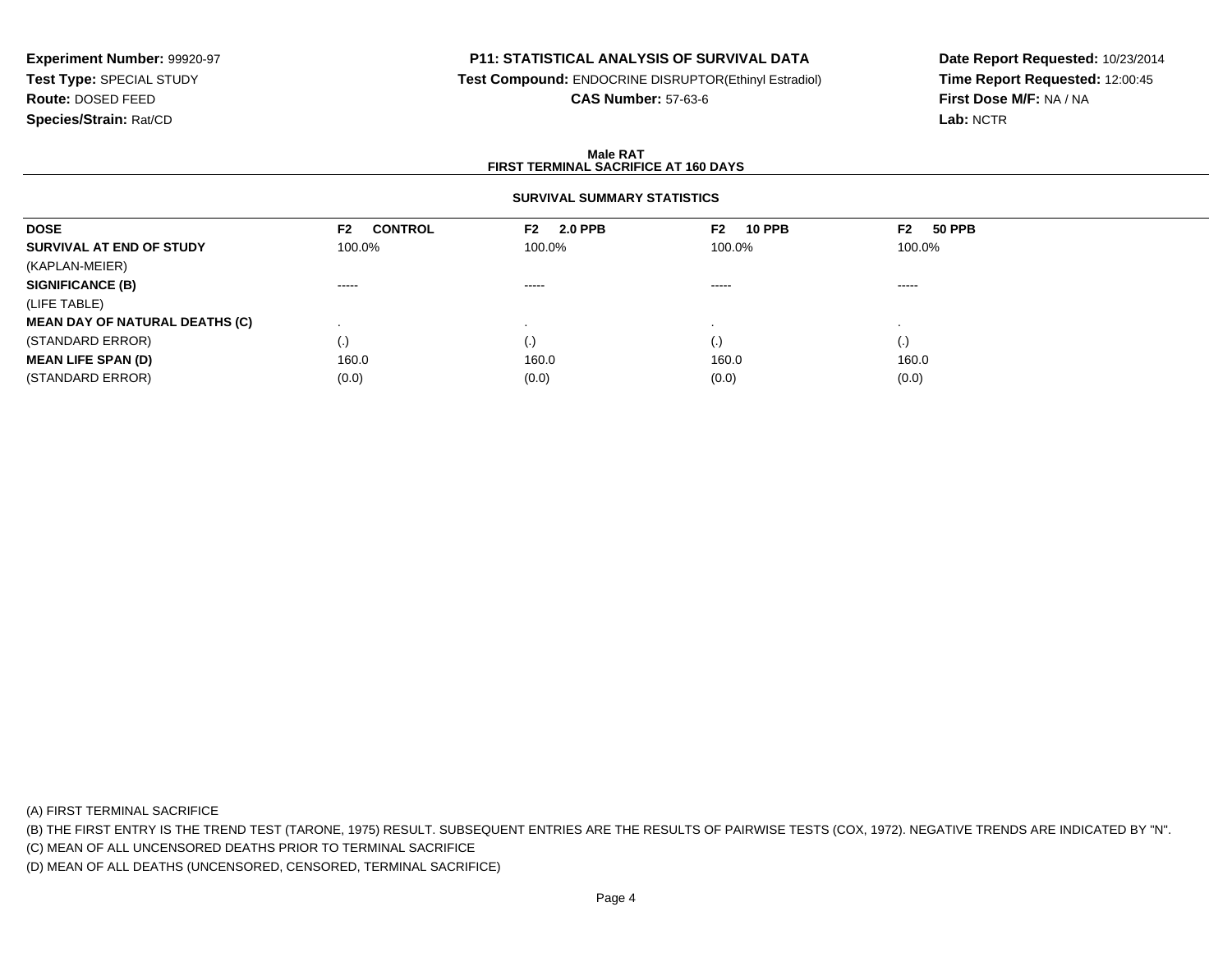### **P11: STATISTICAL ANALYSIS OF SURVIVAL DATA**

 **Test Compound:** ENDOCRINE DISRUPTOR(Ethinyl Estradiol)**CAS Number:** 57-63-6

**Date Report Requested:** 10/23/2014**Time Report Requested:** 12:00:45**First Dose M/F:** NA / NA**Lab:** NCTR

#### **Female RAT FIRST TERMINAL SACRIFICE AT 160 DAYSINDIVIDUAL SURVIVAL TIMES (DAYS)**

|                                           |                     | INDIVIDUAL SURVIVAL TIMES (DAYS) |                    |  |
|-------------------------------------------|---------------------|----------------------------------|--------------------|--|
| <b>CONTROL</b><br>$DOSE = F2$<br>TOTAL 25 | UNCENSORED DEATHS 0 | CENSORED DEATHS 0                | <b>TERMINAL 25</b> |  |
|                                           |                     |                                  |                    |  |
| UNCENSORED DEATH DAYS                     |                     |                                  |                    |  |
| none                                      |                     |                                  |                    |  |
| <b>CENSORED DEATH DAYS</b>                |                     |                                  |                    |  |
| none                                      |                     |                                  |                    |  |
| $DOSE = F2$<br><b>2.0 PPB</b>             |                     |                                  |                    |  |
| TOTAL 25                                  | UNCENSORED DEATHS 0 | CENSORED DEATHS 0                | <b>TERMINAL 25</b> |  |
| UNCENSORED DEATH DAYS                     |                     |                                  |                    |  |
| none                                      |                     |                                  |                    |  |
| <b>CENSORED DEATH DAYS</b>                |                     |                                  |                    |  |
| none                                      |                     |                                  |                    |  |
| $DOSE = F2$<br><b>10 PPB</b>              |                     |                                  |                    |  |
| TOTAL 25                                  | UNCENSORED DEATHS 0 | <b>CENSORED DEATHS 0</b>         | <b>TERMINAL 25</b> |  |
| <b>UNCENSORED DEATH DAYS</b>              |                     |                                  |                    |  |
| none                                      |                     |                                  |                    |  |
| <b>CENSORED DEATH DAYS</b>                |                     |                                  |                    |  |
| none                                      |                     |                                  |                    |  |
| $DOSE = F2$<br><b>50 PPB</b>              |                     |                                  |                    |  |
| TOTAL 25                                  | UNCENSORED DEATHS 0 | <b>CENSORED DEATHS 0</b>         | <b>TERMINAL 25</b> |  |
| UNCENSORED DEATH DAYS                     |                     |                                  |                    |  |
| none                                      |                     |                                  |                    |  |
| <b>CENSORED DEATH DAYS</b>                |                     |                                  |                    |  |
| none                                      |                     |                                  |                    |  |
|                                           |                     |                                  |                    |  |

(A) FIRST TERMINAL SACRIFICE

(B) THE FIRST ENTRY IS THE TREND TEST (TARONE, 1975) RESULT. SUBSEQUENT ENTRIES ARE THE RESULTS OF PAIRWISE TESTS (COX, 1972). NEGATIVE TRENDS ARE INDICATED BY "N".

(C) MEAN OF ALL UNCENSORED DEATHS PRIOR TO TERMINAL SACRIFICE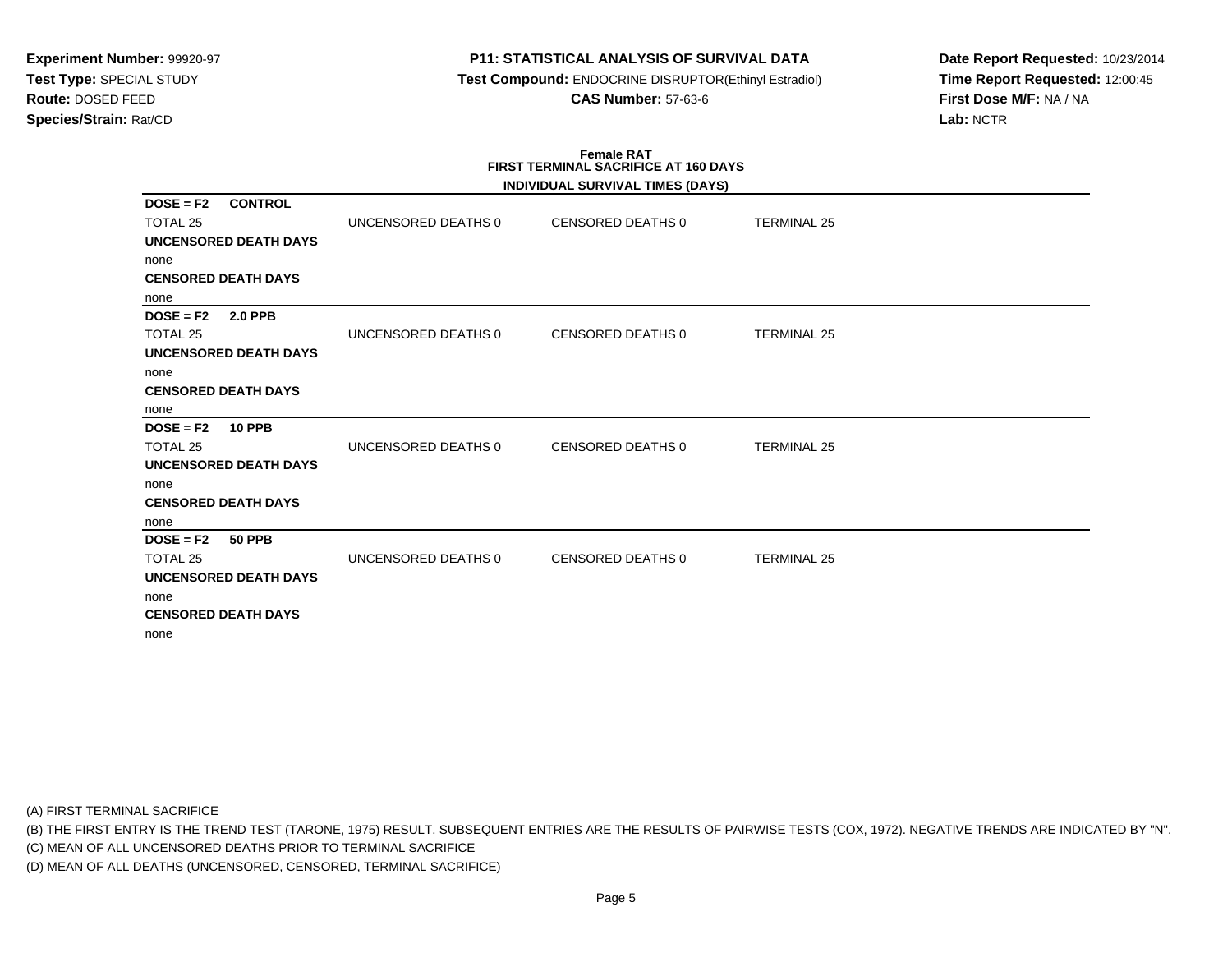#### **P11: STATISTICAL ANALYSIS OF SURVIVAL DATA**

**Test Compound:** ENDOCRINE DISRUPTOR(Ethinyl Estradiol)

**CAS Number:** 57-63-6

**Date Report Requested:** 10/23/2014**Time Report Requested:** 12:00:45**First Dose M/F:** NA / NA**Lab:** NCTR

#### **Female RATFIRST TERMINAL SACRIFICE AT 160 DAYS**

#### **KAPLAN-MEIER SURVIVAL PROBABILITY ESTIMATES (%)**

| <b>DOSE</b><br>TIME (DAYS) |                |       |       |       |       |       |       |       |       |       |        |
|----------------------------|----------------|-------|-------|-------|-------|-------|-------|-------|-------|-------|--------|
|                            |                | 16    | -32   | 48    | 64    | 80    | 96    | 112   | 128   | 144   | 160(A) |
| F2                         | <b>CONTROL</b> | 100.0 | 100.0 | 100.0 | 100.0 | 100.0 | 100.0 | 100.0 | 100.0 | 100.0 | 100.0  |
| F2                         | <b>2.0 PPB</b> | 100.0 | 100.0 | 100.0 | 100.0 | 100.0 | 100.0 | 100.0 | 100.0 | 100.0 | 100.0  |
| F2                         | <b>10 PPB</b>  | 100.0 | 100.0 | 100.0 | 100.0 | 100.0 | 100.0 | 100.0 | 100.0 | 100.0 | 100.0  |
| F2                         | <b>50 PPB</b>  | 100.0 | 100.0 | 100.0 | 100.0 | 100.0 | 100.0 | 100.0 | 100.0 | 100.0 | 100.0  |

(A) FIRST TERMINAL SACRIFICE

(B) THE FIRST ENTRY IS THE TREND TEST (TARONE, 1975) RESULT. SUBSEQUENT ENTRIES ARE THE RESULTS OF PAIRWISE TESTS (COX, 1972). NEGATIVE TRENDS ARE INDICATED BY "N".

(C) MEAN OF ALL UNCENSORED DEATHS PRIOR TO TERMINAL SACRIFICE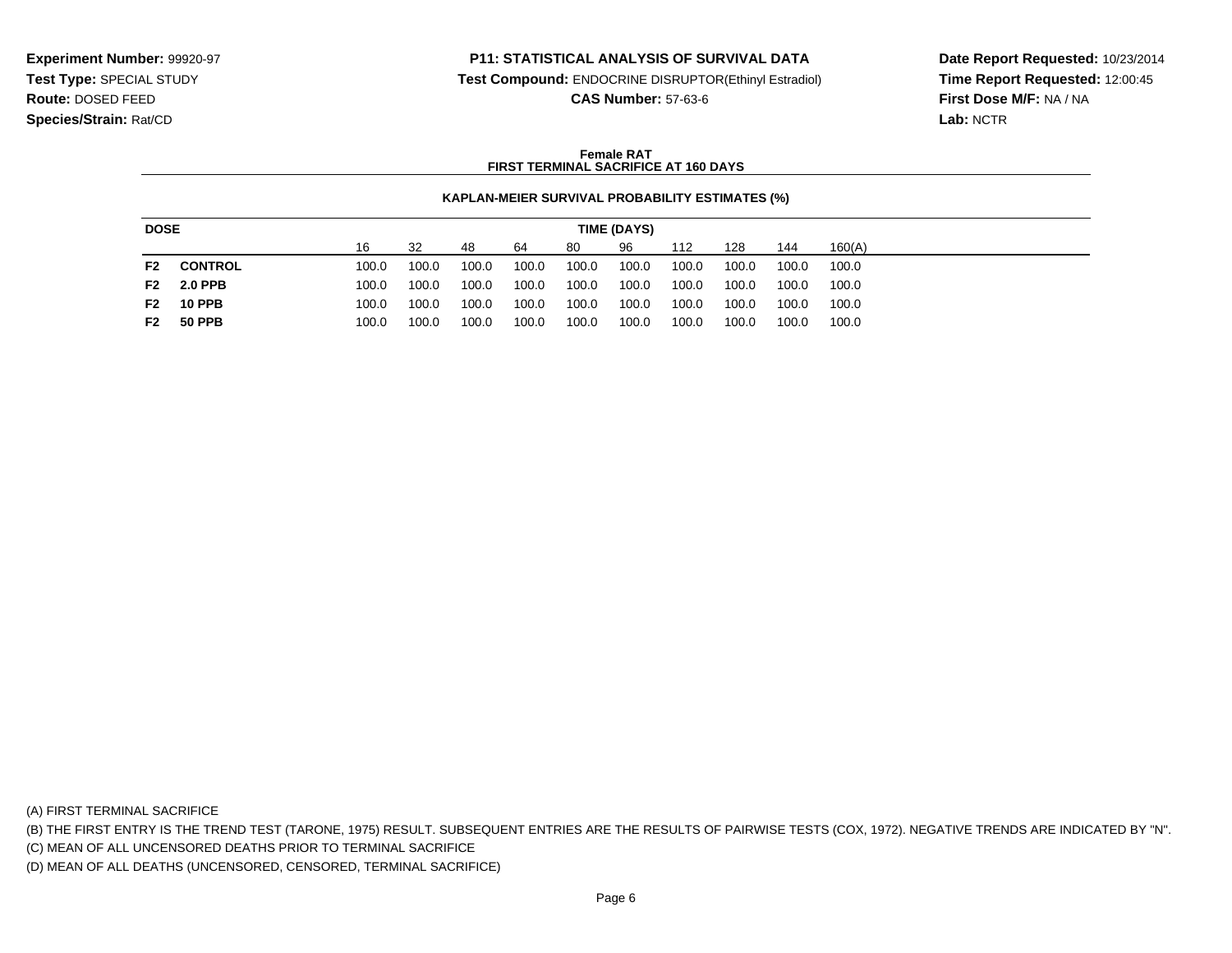# **P11: STATISTICAL ANALYSIS OF SURVIVAL DATA**

**Test Compound:** ENDOCRINE DISRUPTOR(Ethinyl Estradiol)

**CAS Number:** 57-63-6

**Date Report Requested:** 10/23/2014**Time Report Requested:** 12:00:45**First Dose M/F:** NA / NA**Lab:** NCTR

#### **Female RATFIRST TERMINAL SACRIFICE AT 160 DAYS**

### **SURVIVAL SUMMARY STATISTICS**

| <b>CONTROL</b><br>F2 | <b>2.0 PPB</b><br>F2 | <b>10 PPB</b><br>F2 | F2<br><b>50 PPB</b> |
|----------------------|----------------------|---------------------|---------------------|
| 100.0%               | 100.0%               | 100.0%              | 100.0%              |
|                      |                      |                     |                     |
| $\cdots$             | $\cdots$             | $\cdots$            | ------              |
|                      |                      |                     |                     |
|                      |                      |                     |                     |
| (.)                  | ( . J                | (.)                 | (.)                 |
| 160.0                | 160.0                | 160.0               | 160.0               |
| (0.0)                | (0.0)                | (0.0)               | (0.0)               |
|                      |                      |                     |                     |

(A) FIRST TERMINAL SACRIFICE

(B) THE FIRST ENTRY IS THE TREND TEST (TARONE, 1975) RESULT. SUBSEQUENT ENTRIES ARE THE RESULTS OF PAIRWISE TESTS (COX, 1972). NEGATIVE TRENDS ARE INDICATED BY "N".

(C) MEAN OF ALL UNCENSORED DEATHS PRIOR TO TERMINAL SACRIFICE